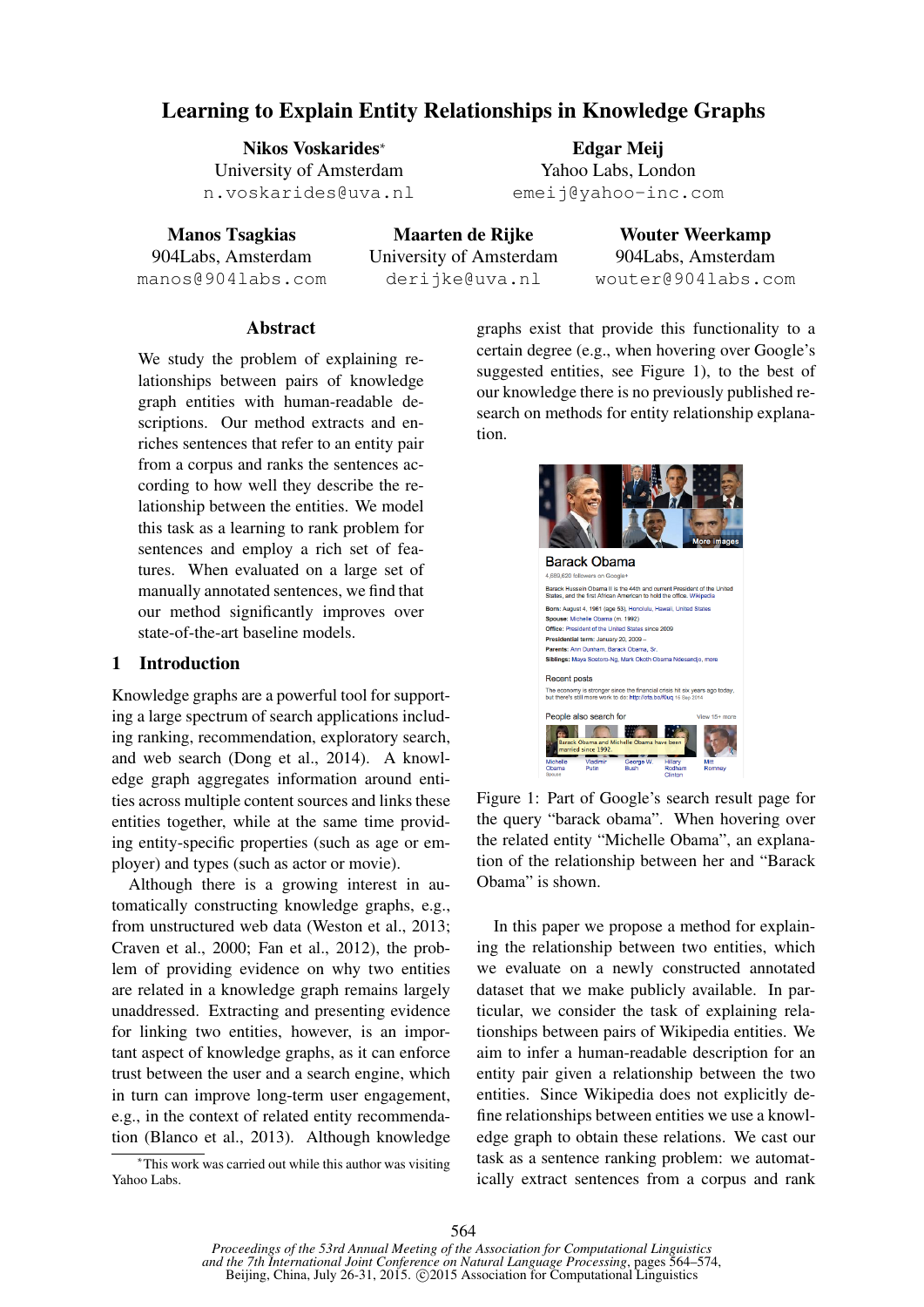them according to how well they describe a given relationship between a pair of entities. For ranking purposes, we extract a rich set of features and use learning to rank to effectively combine them. Our feature set includes both traditional information retrieval and natural language processing features that we augment with entity-dependent features. These features leverage information from the structure of the knowledge graph. On top of this, we use features that capture the presence in a sentence of the relationship of interest. For our evaluation we focus on "people" entities and we use a large, manually annotated dataset of sentences.

The research questions we address are the following. First, we ask what the effectiveness of state-of-the-art sentence retrieval models is for explaining a relationship between two entities (RQ1). Second, we consider whether we can improve over sentence retrieval models by casting the task in a learning to rank framework (RQ2). Third, we examine whether we can further improve performance by using relationship-dependent models instead of a relationship-independent one (RQ3). We complement these research questions with an error and feature analysis.

Our main contributions are a robust and effective method for explaining entity relationships, detailed insights into the performance of our method and features, and a manually annotated dataset.

### 2 Related Work

We combine ideas from sentence retrieval, learning to rank, and question answering to address the task of explaining relationships between entities.

Previous work that is closest to the task we address in this paper is that of Blanco and Zaragoza (2010) and Fang et al. (2011). First, Blanco and Zaragoza (2010) focus on finding and ranking sentences that explain the relationship between an entity and a query. Our work is different in that we want to explain the relationship between two entities, rather than a query. Fang et al. (2011) explore the generation of a ranked list of knowledge base relationships for an entity pair. Instead, we try to select sentences that describe a particular relationship, assuming that this is given.

Our approach builds on sentence retrieval, where one retrieves sentences rather than documents that answer an information need. Document retrieval models such as tf-idf, BM25, and

language modeling (Baeza-Yates et al., 1999) have been extended to tackle sentence retrieval. Three of the most successful sentence retrieval methods are TFISF (Allan et al., 2003), which is a variant of the vector space model with tf-idf weighting, language modeling with local context (Murdock, 2006; Fernández et al., 2011), and a recursive version of TFISF that accounts for local context (Doko et al., 2013). TFISF is very competitive compared to document retrieval models tuned specifically for sentence retrieval (e.g., BM25 and language modeling (Losada, 2008)) and we therefore include it as a baseline.

Sentences that are suitable for explaining relationships can have attributes that are important for ranking but cannot be captured by term-based retrieval models. One way to combine a wide range of ranking features is learning to rank (LTR). Recent years have witnessed a rapid increase in the work on learning to rank, and it has proven to be a very successful method for combining large numbers of ranking features, for web search, but also other information retrieval applications (Burges et al., 2011; Surdeanu et al., 2011; Agarwal et al., 2012). We use learning to rank and represent each sentence with a set of features that aim to capture different dimensions of the sentence.

Question answering (QA) is the task of providing direct and concise answers to questions formed in natural language (Hirschman and Gaizauskas, 2001). QA can be regarded as a similar task to ours, assuming that the combination of entity pair and relationship form the "question" and that the "answer" is the sentence describing the relationship of interest. Even though we do not follow the QA paradigm in this paper, some of the features we use are inspired by QA systems. In addition, we employ learning to rank to combine the devised features, which has recently been successfully applied for QA (Surdeanu et al., 2011; Agarwal et al., 2012).

### 3 Problem Statement

We address the problem of explaining relationships between pairs of entities in a knowledge graph. We operationalize the problem as a problem of ranking sentences from documents in a corpus that is related to the knowledge graph. More specifically, given two entities  $e_i$  and  $e_j$  that form an entity pair  $\langle e_i, e_j \rangle$ , and a relation r between them, the task is to extract a set of can-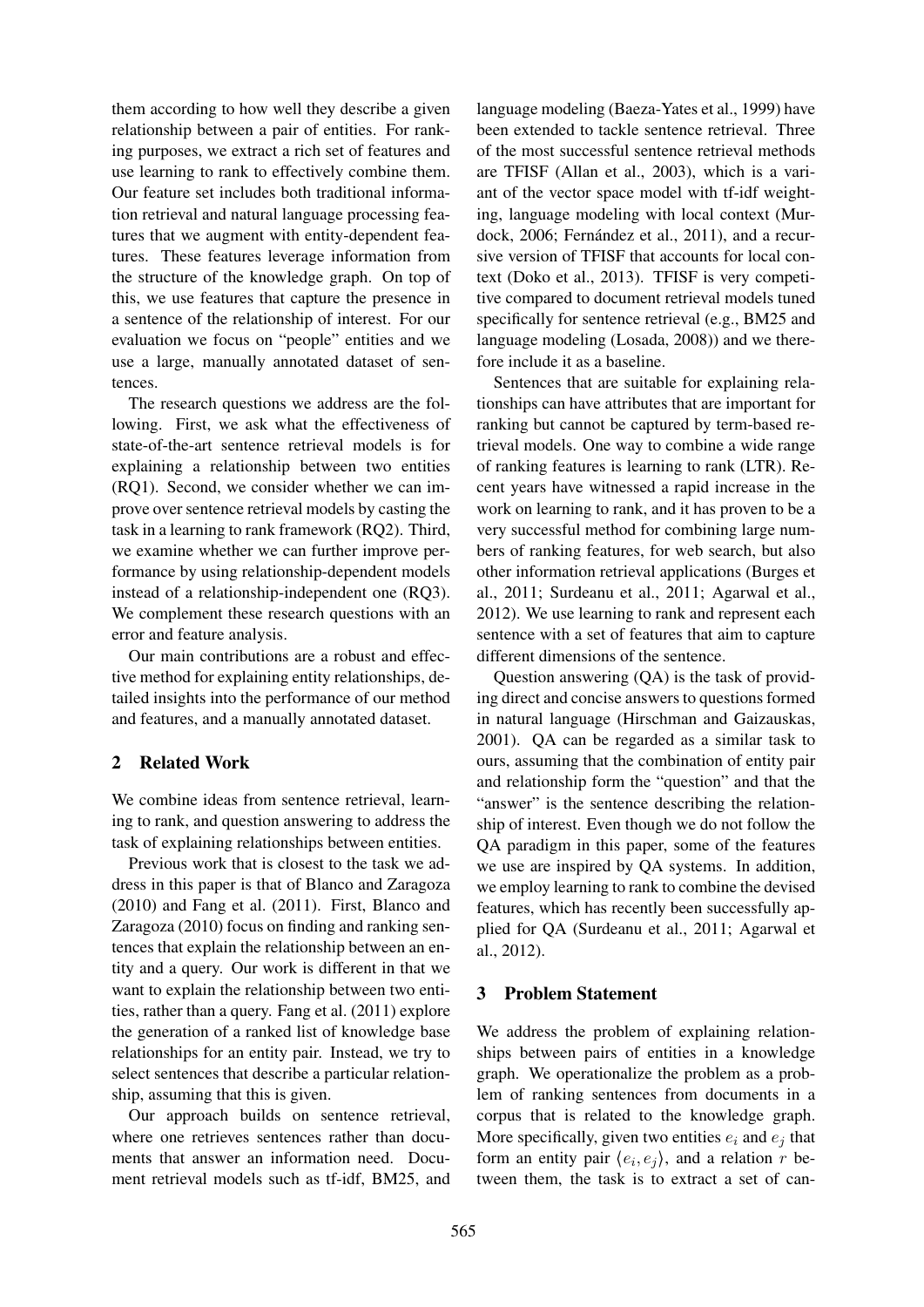didate sentences  $S_{ij} = \{s_{ij_1}, \ldots, s_{ij_k}\}\$  that refer to  $\langle e_i, e_j \rangle$  and to impose a ranking on the sentences in  $S_{ij}$ . The relation r has the general form  $\langle type(e_i), terms(r),type(e_j) \rangle$ , where  $type(e)$  is the type of the entity e (e.g., Person or Actor) and  $terms(r)$  are the terms of the relation (e.g., CoCastsWith or IsSpouseOf).

We are left with two specific tasks: (1) extracting candidate sentences  $S_{ij}$ , and (2) ranking  $S_{ij}$ , where the goal is to have sentences that provide a perfect explanation of the relationship at the top position of the ranking. The next section describes our methods for both tasks.

### 4 Explaining Entity Relationships

We follow a two-step approach for automatically explaining relationships between entity pairs. First, in Section 4.1, we extract and enrich sentences that refer to an entity pair  $\langle e_i, e_j \rangle$  from a corpus in order to construct a set of candidate sentences. Second, in Section 4.2, we extract a rich set of features describing the entities' relationship  $r$  and use supervised machine learning in order to rank the sentences in  $S_{ij}$  according to how well they describe the relationship  $r$ .

### 4.1 Extracting candidate sentences

To create a set of candidate sentences for a given entity pair and relationship, we require a corpus of documents that is pertinent to the entities at hand. Although any kind of document collection can be used, we focus on Wikipedia in this paper, as it provides good coverage for the majority of entities in our knowledge graph.

First, we extract surface forms for the given entities: the title of the entity's Wikipedia article (e.g., "Barack Obama"), the titles of all redirect pages linking to that article (e.g., "Obama"), and all anchor text associated with hyperlinks to the article within Wikipedia (e.g., "president obama"). We then split all Wikipedia articles into sentences and consider a sentence as a candidate if (i) the sentence is part of either entities' Wikipedia article and contains a surface form of, or a link to, the other entity; or (ii) the sentence contains surface forms of, or links to, both entities in the entity pair.

Next, we apply two sentence enrichment steps for (i) making sentences self-contained and readable outside the context of the source document and (ii) linking the sentences to entities. For (i),

we replace pronouns in candidate sentences with the title of the entity. We apply a simple heuristic for the people entities, inspired by (Wu and Weld,  $2010$ :<sup>1</sup> we count the frequency of the terms "he" and "she" in the article for determining the gender of the entity, and we replace the first appearance of "he" or "she" in each sentence with the entity's title. We skip this step if any surface form of the entity occurs in the sentence.

For (ii), we apply entity linking to provide links from the sentence to additional entities (Milne and Witten, 2008). This need arises from the fact that not every sentence in an article contains explicit links to the entities it mentions, as Wikipedia guidelines only allow one link to another article in the article's text. $^2$  The algorithm takes a sentence as input and iterates over n-grams that are not yet linked to an entity. If an n-gram matches a surface form of an entity, we establish a link between the n-gram and the entity. We restrict our search space to entities that are linked from within the source article of the sentence and from within articles to which the source article links. This way, our entity linking method achieves high precision as almost no disambiguation is necessary.

As an example, consider the sentence "He gave critically acclaimed performances in the crime thriller Seven..." on the Wikipedia page for Brad Pitt. After applying our enrichment steps, we obtain "Brad Pitt gave critically acclaimed performances in the crime thriller Seven...", making the sentence human readable and link to the entities Brad Pitt and Seven<sub>-</sub>(1995<sub>-film).</sub>

### 4.2 Ranking sentences

After extracting candidate sentences, we rank them by how well they describe the relationship of interest r between entities  $e_i$  and  $e_j$ . There are many signals beyond simple term statistics that can indicate relevance. Automatically constructing a ranking model using supervised machine learning techniques is therefore an obvious choice. For ranking we use learning to rank (LTR) and represent each sentence with a rich set of features. Table 1 lists the features we use. Below we provide

<sup>&</sup>lt;sup>1</sup>We experimented with the Stanford co-reference resolution system (Lee et al., 2011) and Apache OpenNLP and found that they were not able to consistently achieve the level of effectiveness that we require.

 $^{2}$ http://en.Wikipedia.org/wiki/ Wikipedia:Manual\_of\_Style/Linking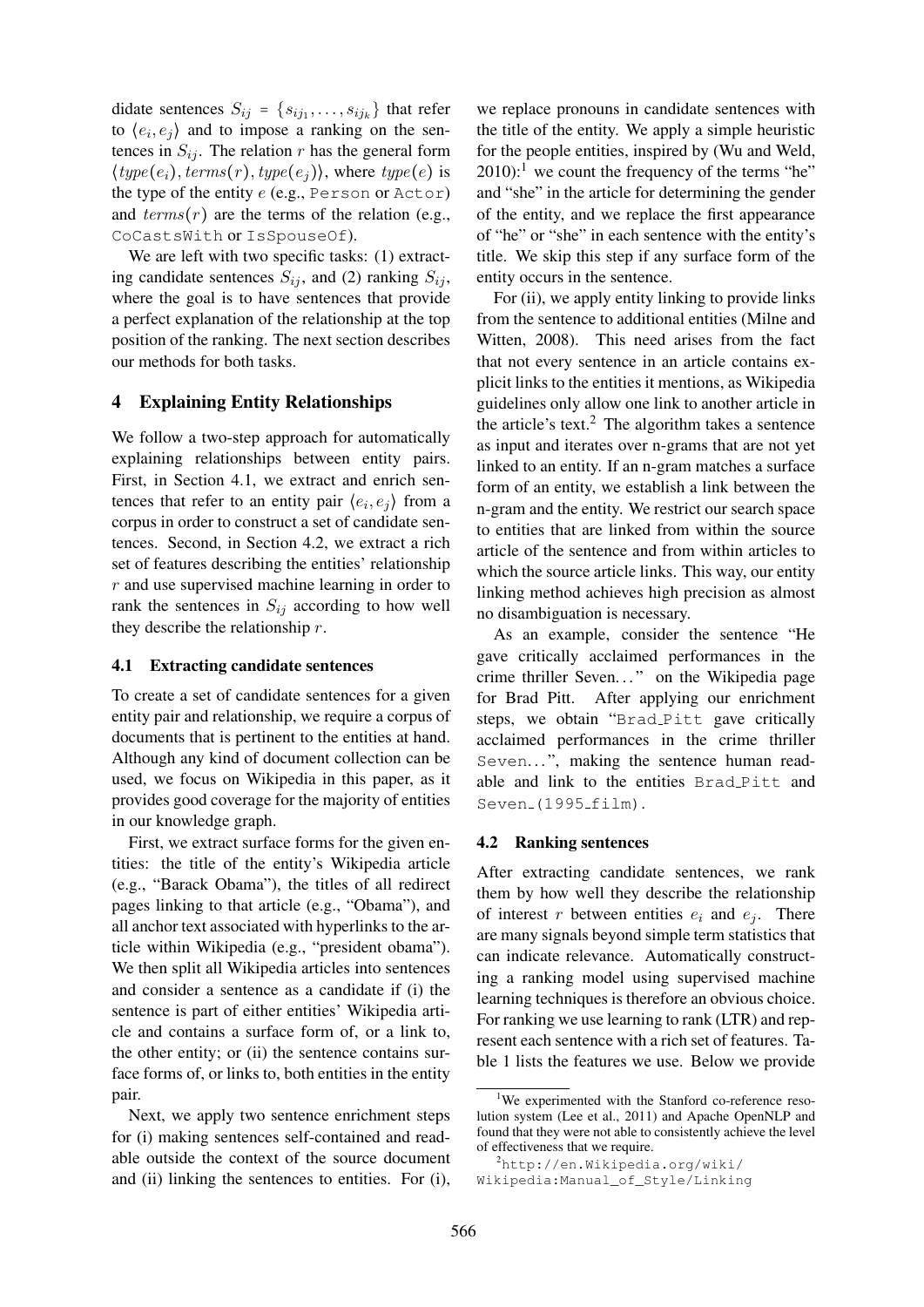| #                      | Name                          | Gloss                                                                                                                                                           |  |  |  |  |  |
|------------------------|-------------------------------|-----------------------------------------------------------------------------------------------------------------------------------------------------------------|--|--|--|--|--|
| Text features          |                               |                                                                                                                                                                 |  |  |  |  |  |
| 1                      | Sentence length               | Length of $s$ in words                                                                                                                                          |  |  |  |  |  |
| $\overline{c}$         | Sum of <i>idf</i>             | Sum of IDF of terms of s in Wikipedia                                                                                                                           |  |  |  |  |  |
| 3                      | Average <i>idf</i>            | Average IDF of terms of s in Wikipedia                                                                                                                          |  |  |  |  |  |
| 4                      | Sentence density              | Lexical density of $s$ , see Equation 1 (Lee et al., 2001)                                                                                                      |  |  |  |  |  |
| $5 - 8$                | <b>POS</b> fractions          | Fraction of verbs, nouns, adjectives, others in s (Mintz et al., 2009)                                                                                          |  |  |  |  |  |
| <b>Entity features</b> |                               |                                                                                                                                                                 |  |  |  |  |  |
| 9                      | #entities                     | Total number of entities in s                                                                                                                                   |  |  |  |  |  |
| 10                     | Link to $e_i$                 | Whether $s$ contains a link to the entity $e_i$                                                                                                                 |  |  |  |  |  |
| 11                     | Link to $e_i$                 | Whether s contains a link to the entity $e_j$                                                                                                                   |  |  |  |  |  |
| 12                     | Links to $e_i$ and $e_i$      | Whether s contains links to both entities $e_i$ and $e_j$                                                                                                       |  |  |  |  |  |
| 13                     | Entity first                  | Is $e_i$ or $e_j$ the first entity in the sentence?                                                                                                             |  |  |  |  |  |
| 14                     | Spread of $e_i, e_j$          | Distance between the last match of $e_i$ and $e_j$ in s (Blanco and Zaragoza, 2010)                                                                             |  |  |  |  |  |
| $15 - 22$              | POS fractions left/right      | Fraction of verbs, nouns, adjectives, others to the left/right window of $e_i$ and $e_j$ in<br>s (Mintz et al., 2009)                                           |  |  |  |  |  |
| $23 - 25$              | #entities left/right/between  | Number of entities to the left/right or between entities $e_i$ and $e_j$ in s                                                                                   |  |  |  |  |  |
| 26                     | common links $e_i, e_i$       | Whether s contains any common link of $e_i$ and $e_j$                                                                                                           |  |  |  |  |  |
| 27                     | #common links                 | The number of common links of $e_i$ and $e_j$ in s                                                                                                              |  |  |  |  |  |
| 28                     | Score common links $e_i, e_j$ | Sum of the scores of the common links of $e_i$ and $e_j$ in s                                                                                                   |  |  |  |  |  |
| $29 - 30$              | #common links prev/next       | The number of common links of $e_i$ and $e_j$ in previous/next sentence of s                                                                                    |  |  |  |  |  |
|                        | Relationship features         |                                                                                                                                                                 |  |  |  |  |  |
| 31                     | Match $terms(r)$ ?            | Whether s contains any term in $terms(r)$                                                                                                                       |  |  |  |  |  |
| 32                     | Match <i>wordnet</i> $(r)$ ?  | Whether s contains any phrase in $wordnet(r)$                                                                                                                   |  |  |  |  |  |
| 33                     | Match $word2vec(r)$ ?         | Whether s contains any phrase in $word2vec(r)$                                                                                                                  |  |  |  |  |  |
| $34 - 36$              | or's                          | Boolean OR of feature 31 and one or both of features 32 and 33                                                                                                  |  |  |  |  |  |
| $37 - 38$              | $or(31, 32, 33)$ prev/next    | Boolean OR of features 31, 32, 33 for the previous/next sentence of s                                                                                           |  |  |  |  |  |
| 39                     | Average $word2vec(r)$         | Average cosine similarity of phrases in $word2vec(r)$ that are matched in s                                                                                     |  |  |  |  |  |
| 40                     | Maximum $word2vec(r)$         | Maximum cosine similarity of phrases in $word2vec(r)$ that are matched in s                                                                                     |  |  |  |  |  |
| 41                     | Sum $word2vec(r)$             | Sum of cosine similarity of phrases in $word2vec(r)$ that are matched in s                                                                                      |  |  |  |  |  |
| 42                     | Score LC                      | Lucene score of s with titles( $e_i, e_j$ ), terms(r), wordnet(r), word2vec(r) as                                                                               |  |  |  |  |  |
| 43                     | Score R-TFISF                 | query<br>R-TFISF score of s with queries constructed as above                                                                                                   |  |  |  |  |  |
| Source features        |                               |                                                                                                                                                                 |  |  |  |  |  |
| 44                     | Sentence position             | Position of s in document from which it originates                                                                                                              |  |  |  |  |  |
| 45                     | From $e_i$ or $e_j$ ?         | Does s originate from the Wikipedia article of $e_i$ or $e_j$ ?                                                                                                 |  |  |  |  |  |
| 46                     | # $(e_i \text{ or } e_i)$     | Number of occurrences of $e_i$ or $e_j$ in document from which s originates, inspired<br>by document smoothing for sentence retrieval (Murdock and Croft, 2005) |  |  |  |  |  |

Table 1: Features used for sentence ranking.

a brief description of the more complex ones.

Text features This feature type regards the importance of the sentence s at the term level. We compute the density of  $s$  (feature 4) as:

$$
density(s) =
$$
  

$$
\frac{1}{K \cdot (K+1)} \sum_{j=1}^{n} \frac{i df(t_j) \cdot idf(t_{j+1})}{distance(t_j, t_{j+1})^2}, \quad (1)
$$

where  $K$  is the number of keyword terms in s and  $distance(t_j, t_{j+1})$  is the number of nonkeyword terms between keyword terms  $t_j$  and  $t_{i+1}$ . We treat stop words and numbers in s as nonkeywords and the remaining terms as keywords. Features 5–8 capture the distribution of part-ofspeech tags in the sentence.

Entity features These features partly build on (Tsagkias et al., 2011; Meij et al., 2012) and describe the entities and are dependent on the knowledge graph. Whether  $e_i$  or  $e_j$  is the first appearing entity in a sentence might be an indicator of importance (feature 13). The spread of  $e_i$  and  $e_j$  in the sentence (feature 14) might be an indicator of their centrality in the sentence (Blanco and Zaragoza, 2010). Features 15–22 capture the distribution of part-of-speech tags in the sentence in a window of four words around  $e_i$  or  $e_j$  in s (Mintz et al., 2009), complemented by the number of entities between, to the left of, and to the right of the entity pair (features 23–25).

We assume that two articles that have many common articles that point to them are strongly related (Witten and Milne, 2008). We hypothesize that, if a sentence contains common inlinks from  $e_i$  and  $e_j$ , the sentence might contain important information about their relationship. Hence, we add whether the sentence contains a common link (fea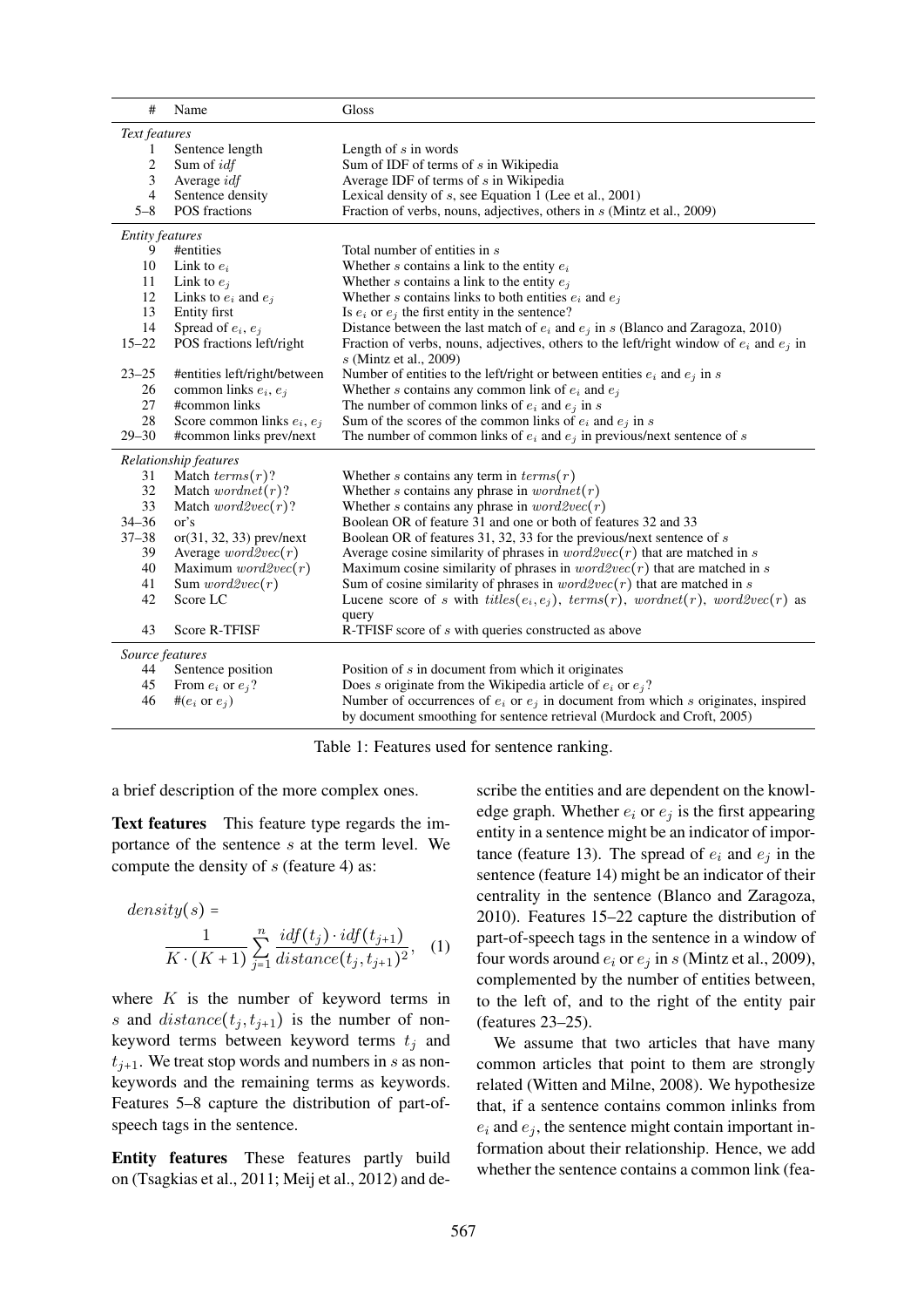ture 26) and the number of common links (feature 27) as features. We score a common link l between  $e_i$  and  $e_j$  using:

$$
score(l, e_i, e_j) = sim(l, e_i) \cdot sim(l, e_j), \quad (2)
$$

where  $sim(\cdot, \cdot)$  is defined as the similarity between two Wikipedia articles, computed using a variant of Normalized Google Distance (Witten and Milne, 2008). Feature 28 then measures the sum of the scores of the common links.

Previous research shows that using surrounding sentences is beneficial for sentence retrieval (Doko et al., 2013). We therefore consider the number of common links in the previous and next sentence (features 29–30).

Relationship features Feature 31 indicates whether any of the relationship-specific terms occurs in the sentence. Only matching the terms in the relationship may have low coverage since terms such as "spouse" may have many synonyms and/or highly related terms, e.g., "husband" or "married". Therefore, we use WordNet to find synonym phrases of  $r$  (feature 32); we refer to this method as  $wordnet(r)$ .

Alternatively, we use word embeddings to find such similar phrases (Mikolov et al., 2013). Such embeddings take a text corpus as input and learn vector representations of words and phrases consisting of real numbers. Given the set  $V_r$  consisting of the vector representations of all the relationship terms and the set  $V$  which consists of the vector representations of all the candidate phrases in the data, we calculate the distance between a candidate phrase represented by a vector  $v_i \in V$  and the vectors in  $V_r$  as:

$$
distance(\mathbf{v}_i, V) = \cos\left(\mathbf{v}_i, \sum_{\mathbf{v}_j \in V_r} \mathbf{v}_j\right), \quad (3)
$$

where  $\sum_{\mathbf{v}_j \in V_r} \mathbf{v}_j$  is the element-wise sum of the vectors in  $V_r$  and the distance between two vectors  $v_1$  and  $v_2$  is measured using cosine similarity. The candidate phrases in  $V$  are then ranked using Equation 3 and the top- $m$  phrases are selected, resulting in features 33, 39, 40, and 41; we refer to the ranked set of phrases that are selected using this procedure as  $word2vec(r)$ .

In addition, we employ state-of-the-art retrieval functions and include the scores for queries that are constructed using the entities  $e_i$  and  $e_j$ , the relation r, wordnet(r), and word2vec(r). We use

the titles of the entity articles  $titles(e)$  to represent the entities in the query and two ranking functions, Recursive TFISF (R-TFISF) and  $LC<sup>3</sup>$  (features 42–43). TFISF is a sentence retrieval model that determines the level of relevance of a sentence s given a query  $q$  as:

$$
R(s,q) = \sum_{t \in q} \log(tf_{t,q} + 1)
$$

$$
\log(tf_{t,s} + 1) \cdot \log\left(\frac{n+1}{0.5 + sf_t}\right), \quad (4)
$$

where  $tf_{t,q}$  and  $tf_{t,s}$  are the number of occurrences of term  $t$  in the query  $q$  and the sentence s respectively,  $sf<sub>t</sub>$  is the number of sentences in which  $t$  appears, and  $n$  is the number of sentences in the collection. R-TFISF is an improved extension of the TFISF method (Doko et al., 2013), which incorporates context from neighboring sentences in the ranking function:

$$
R_c(s,q) = (1 - \mu)R(s,q) +
$$
  
 
$$
\mu[R_c(s_{prev}(s),q) + R_c(s_{next}(s),q)],
$$
 (5)

where  $\mu$  is a free parameter and  $s_{prev}(s)$  and  $s_{next}(s)$  indicate functions to retrieve the previous and next sentence, respectively. We use a maximum of three recursive calls.

Source features Here, we refer to features that are dependent on the source document of the sentences. We have three such features.

### 5 Experimental setup

In this section we describe the dataset, manual annotations, learning to rank algorithm, and evaluation metrics that we use to answer our research questions.

#### 5.1 Dataset

We draw entities and their relationships from a proprietary knowledge graph that is created from Wikipedia, Freebase, IMDB, and other sources, and that is used by the Yahoo web search engine. We focus on "people" entities and relationships between them. $4$  For our experiments we need to select a manageable set of entities, which we obtain as follows. We consider a year of query logs

<sup>&</sup>lt;sup>3</sup>In preliminary experiments R-TFISF and LC were the best performing among a pool of sentence retrieval methods.

<sup>&</sup>lt;sup>4</sup>Note that, except for the co-reference resolution step described in Section 4.1, our method does not depend on this restriction.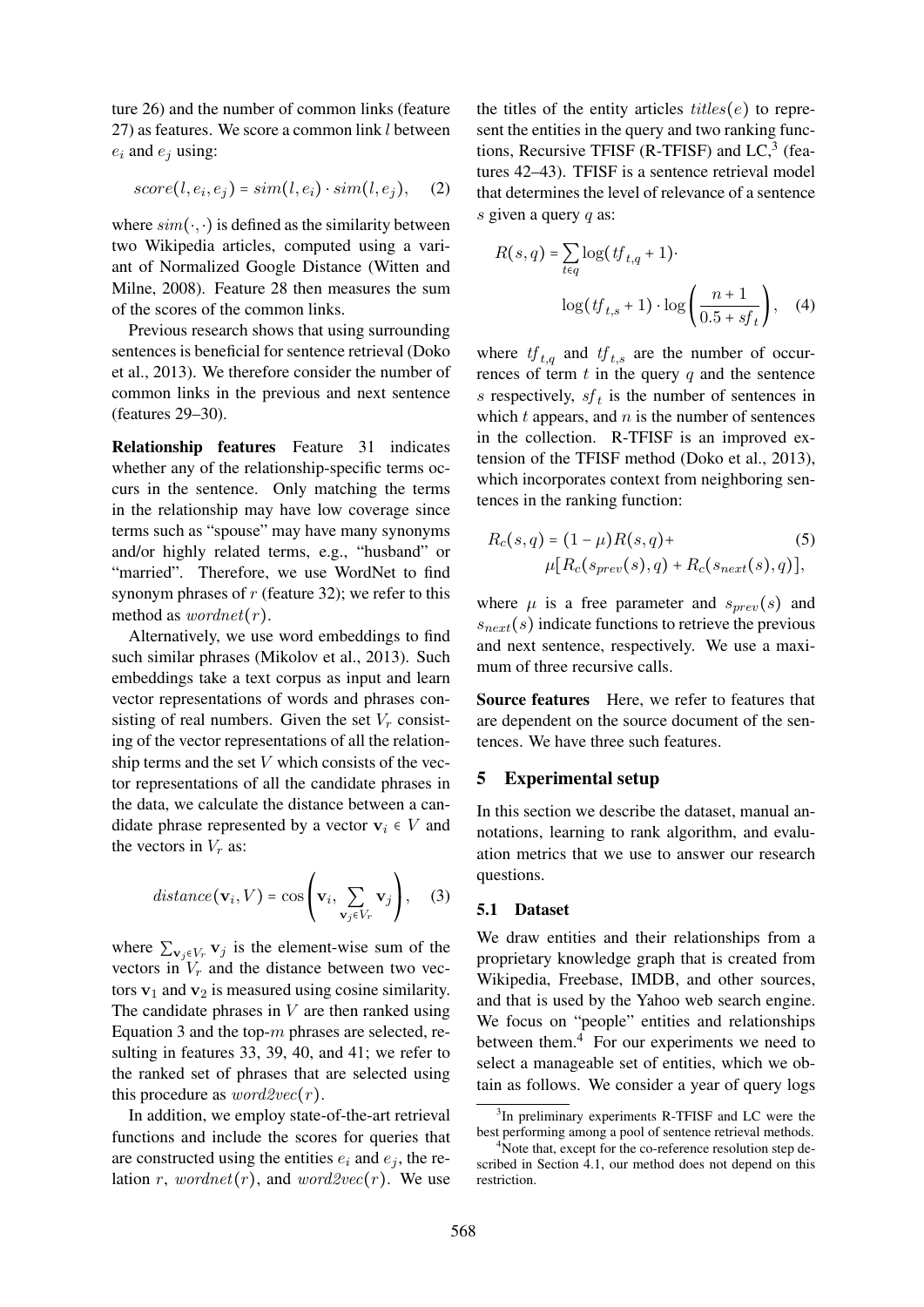from a large commercial search engine, count the number of times a user clicks on a Wikipedia article of an entity in the results page and perform stratified sampling of entities according to this distribution. As we are bounded by limited resources for our manual assessments, we sample 1 476 entity pairs that together with nine unique relationship types form our experimental dataset.

We use an English Wikipedia dump dated July 8, 2013, containing approximately 4M articles, of which 50 638 belong to "people" entities that are also in our knowledge graph. We extract sentences using the approach described in Section 4.1, resulting in 36 823 candidate sentences for our entities. On average we have 24.94 sentences per entity pair (maximum 423 and minimum 0). Because of the large variance, it is not feasible to obtain exhaustive annotations for all sentences. We rank the sentences using R-TFISF and keep the top-10 sentences per entity pair for annotation. This results in a total of 5 689 sentences.

Five human annotators provided relevance judgments, manually judging sentences based on how well they describe the relationship for an entity pair, for which we use a five-level graded relevance scale (perfect, excellent, good, fair, bad).<sup>5</sup> Of all relevance grades 8.1% is perfect, 15.69% excellent, 19.98% good, 8.05% fair, and 48.15% bad. Out of 1 476 entity pairs, 1 093 have at least one sentence annotated as fair. As is common in information retrieval evaluation, we discard entity pairs that have only "bad" sentences. We examine the difficulty of the task for human annotators by measuring inter-annotator agreement on a subset of 105 sentences that are judged by 3 annotators. Fleiss' kappa is  $k = 0.449$ , which is considered to be moderate agreement.

### 5.2 Machine learning

For ranking sentences we use a Random Forest  $(RF)$  classifier (Breiman, 2001).<sup>6</sup> We set the number of iterations to 300 and the sampling rate to 0.3. Experiments with varying these two parameters did not show any significant differences. We also tried several feature normalization methods, none of them being able to significantly outper-

| <b>Baseline</b> | NDCG@1 | NDCG@10 | ERR@1  | ERR@10 |
|-----------------|--------|---------|--------|--------|
| B1              | 0.7508 | 0.8961  | 0.3577 | 0.4531 |
| B <sub>2</sub>  | 0.7511 | 0.8958  | 0.3584 | 0.4530 |
| B <sub>3</sub>  | 0.7595 | 0.8997  | 0.3696 | 0.4600 |
| B4              | 0.7767 | 0.9070  | 0.3774 | 0.4672 |
| <b>B5</b>       | 0.7801 | 0.9093  | 0.3787 | 0.4682 |

Table 2: Results for five baseline variants. See text for their description and significant differences.

form the runs without feature normalization.

We obtain POS tags using the Stanford part-ofspeech tagger and filter out a standard list of 33 English stopwords. For the word embeddings we use word2vec and train our model on all text in Wikipedia using negative sampling and the continuous bag of words architecture. We set the size of the phrase vectors to 500 and  $m = 30$ .

### 5.3 Evaluation metrics

We employ two main evaluation metrics in our experiments, NDCG (Järvelin and Kekäläinen, 2002) and ERR (Chapelle et al., 2009). The former measures the total accumulated gain from the top of the ranking that is discounted at lower ranks and is normalized by the ideal cumulative gain. The latter models user behavior and measures the expected reciprocal rank at which a user will stop her search. We consider these rankingbased graded evaluation metrics at two cut-off points: position 1, corresponding to showing a single sentence to a user, and 10, which accounts for users who might look at more results. We report on NDCG@1, NDCG@10, ERR@1, ERR@10, and Exc@1, which indicates whether we have an "excellent" or "perfect" sentence at the top of the ranking. Likewise, Per@1 indicates whether we have a "perfect" sentence at the top of the ranking (not all entity pairs have an excellent or a perfect sentence).

We perform 5-fold cross validation and test for statistical significance using a paired two-tailed ttest. We depict a significant difference in performance for  $p < 0.01$  with  $\triangle$  (gain) and  $\blacktriangledown$  (loss) and for  $p < 0.05$  with  $\triangle$  (gain) and  $\triangledown$  (loss). Boldface indicates the best score for a metric.

### 6 Results and Analysis

We compare the performance of typical document retrieval models and state-of-the-art sentence retrieval models in order to answer RQ1. We consider five sentence retrieval models: Lucene ranking (LC), language modeling with Dirichlet

<sup>5</sup>https://github.com/nickvosk/acl2015 dataset-learning-to-explain-entityrelationships

<sup>&</sup>lt;sup>6</sup>In preliminary experiments, we contrasted RF with gradient boosted regression trees and LambdaMART and found that RF consistently outperformed other methods.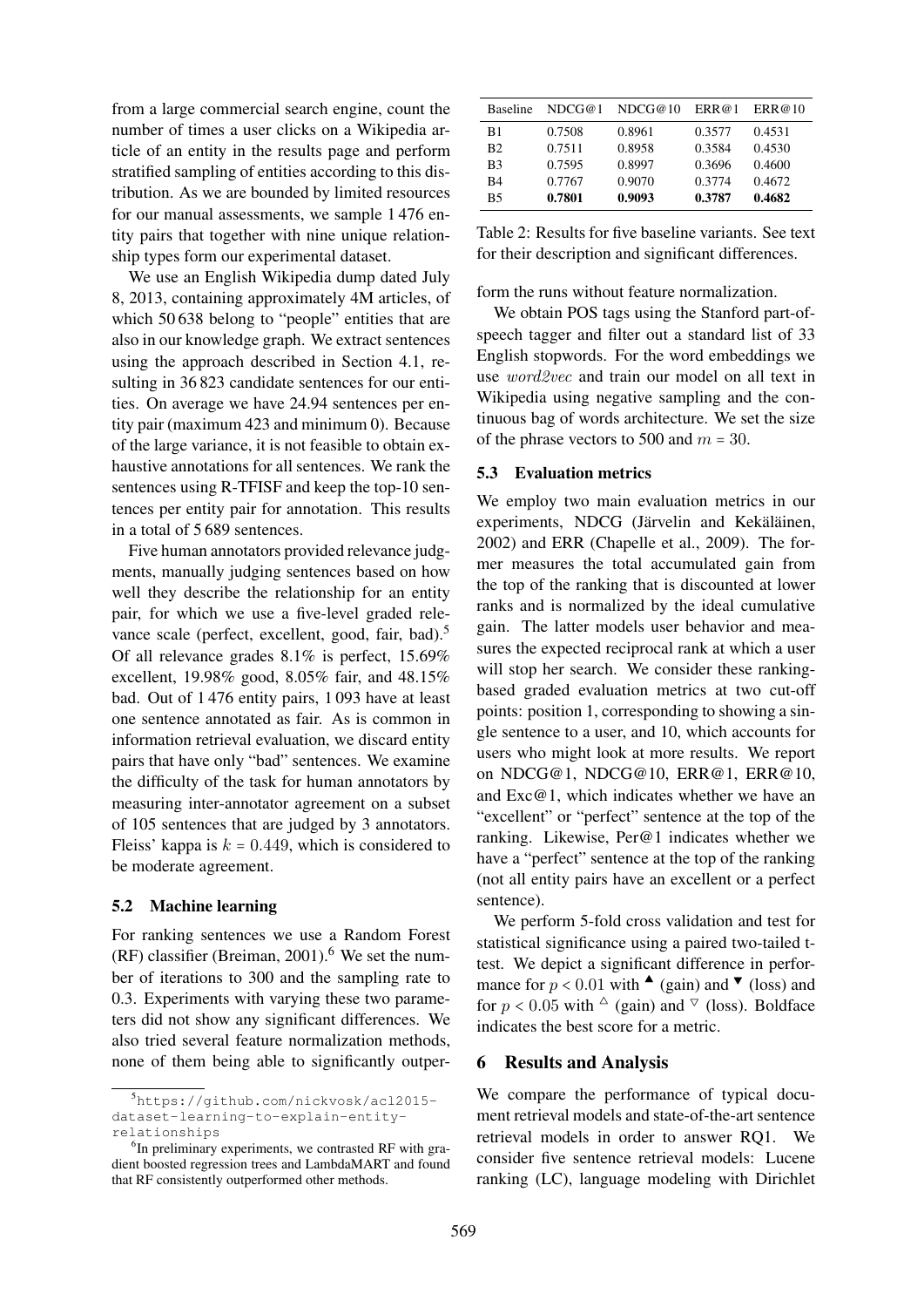| Has one   | $# \text{ pairs}$ | # sentences | Method                       | NDCG@1                                    | NDCG@10                                   | ERR@1                                     | ERR@10                                    | Exc@1                               | Per@1                                                |
|-----------|-------------------|-------------|------------------------------|-------------------------------------------|-------------------------------------------|-------------------------------------------|-------------------------------------------|-------------------------------------|------------------------------------------------------|
| fair      | 1093              | 4435        | B <sub>5</sub><br><b>LTR</b> | 0.7801<br>$0.8489^{\triangle}$            | 0.9093<br>$0.9375^{\textstyle \Delta}$    | 0.3787<br>$0.4242^{\triangle}$            | 0.4682<br>$0.4980^{\blacktriangle}$       |                                     |                                                      |
| good      | 1038              | 4285        | B <sub>5</sub><br><b>LTR</b> | 0.7742<br>$0.8486^{\textstyle \triangle}$ | 0.9078<br>$0.9374^{\textstyle \triangle}$ | 0.3958<br>$0.4438^{\triangle}$            | 0.4894<br>$0.5208^{\textstyle \Delta}$    |                                     |                                                      |
| excellent | 752               | 3387        | B <sub>5</sub><br><b>LTR</b> | 0.7455<br>$0.8372^{\textstyle \triangle}$ | 0.8999<br>$0.9340^{\textstyle \triangle}$ | 0.4858<br>$0.5500^{\textstyle \Delta}$    | 0.5981<br>$0.6391^{\textstyle \bullet}$   | 0.7314<br>$0.8298^{\triangle}$      |                                                      |
| perfect   | 339               | 1687        | B <sub>5</sub><br><b>LTR</b> | 0.7082<br>$0.8150^{\textstyle \Delta}$    | 0.8805<br>$0.9245^{\textstyle \Delta}$    | 0.6639<br>$0.7640^{\textstyle \triangle}$ | 0.7878<br>$0.8518^{\textstyle \triangle}$ | 0.7729<br>$0.8909^{\blacktriangle}$ | 0.6136<br>$0.7227$ <sup><math>\triangle</math></sup> |

Table 3: Results for the best baseline (B5) and the learning to rank method (LTR).

smoothing (LM), BM25, TFISF, and Recursive TF-ISF (R-TFISF). We follow related work and set  $\mu$  = 0.1 for R-TFISF,  $k = 1$  and  $b = 0$  for BM25 and  $\mu = 250$  for LM (Fernández et al., 2011).

In our experiments, a query  $q$  is constructed using various combinations of surface forms of the two entities  $e_i$  and  $e_j$  and the relationship r. Each entity in the entity pair can be represented by its title, the titles of any redirect pages pointing to the entity's article, the n-grams used as anchors in Wikipedia to link to the article of the entity, or the union of them all. The relationship  $r$  can be represented by the terms in the relationship, synonyms in wordnet(r), or by phrases in word2vec(r).

First, we fix the way we represent  $r$ . Baseline B1 does not include any representation of  $r$ in the query. B2 includes the relationship terms of  $r$ , while B3 includes the relationship terms of  $r$ and the synonyms in  $wordnet(r)$ . B4 includes the terms of r and the phrases in  $word2vec(r)$ , and B5 includes the relationship terms of  $r$ , the synonyms in wordnet(r) and the phrases in word2vec(r). Combining these variations with the entity representations, we find that all combinations that use the titles as representation and R-TFISF as the retrieval function outperform all other combinations.<sup>7</sup> This can be explained by the fact that titles are least ambiguous, thus reducing the possibility of accidentally referring to other entities. BM25 and LC perform almost as well as R-TFISF, with only insignificant differences in performance.

Table 2 shows the best performing combination of each baseline, i.e., varying the representation of  $r$  and using titles and R-TFISF. B4 and B5 are the best performing baselines, suggesting that  $word2vec(r)$  and  $wordnet(r)$  are beneficial. B5 significantly outperforms all baselines except B4.

We also experiment with a supervised combina-

tion of the baseline rankers using LTR. Here, we consider each baseline ranker as a separate feature and train a ranking model. The trained model is not able to outperform the best individual baseline, however.

#### 6.1 Learning to rank sentences

Next, we provide the results of our method using the features described in Section 4.2, exploring whether our learning to rank (LTR) approach improves over sentence retrieval models (RQ2). We compare an LTR model using Table 1's features against the best baseline (B5). Table 3 shows the results. Each group in the table contains the results for the entity pairs that have at least one candidate sentence of that relevance grade for B5 and LTR.

We find that LTR significantly outperforms B5 by a large margin. The absolute performance difference between LTR and B5 becomes larger for all metrics as we move from "fair" to "perfect," which shows that LTR is more robust than the baseline for entity pairs that have at least one high quality candidate sentence. LTR ranks the best possible sentence at the top of the ranking for ∼83% of the cases for entity pairs that contain an "excellent" sentence and for ∼72% of the cases for entity pairs that contain a "perfect" sentence.

Note that, as indicated in Section 5.1, we discard entity pairs that have only "bad" sentences in our experiments. For the sake of completeness, we report on the results for all entity pairs in our dataset—including those without any relevant sentences—in Table 4.

#### 6.2 Relationship-dependent models

Relevant sentences may have different properties for different relationship types. For example, a sentence describing two entities being partners would have a different form than one describing that two entities costar in a movie. A similar

 $7$ We omit a full table of results due to space constraints.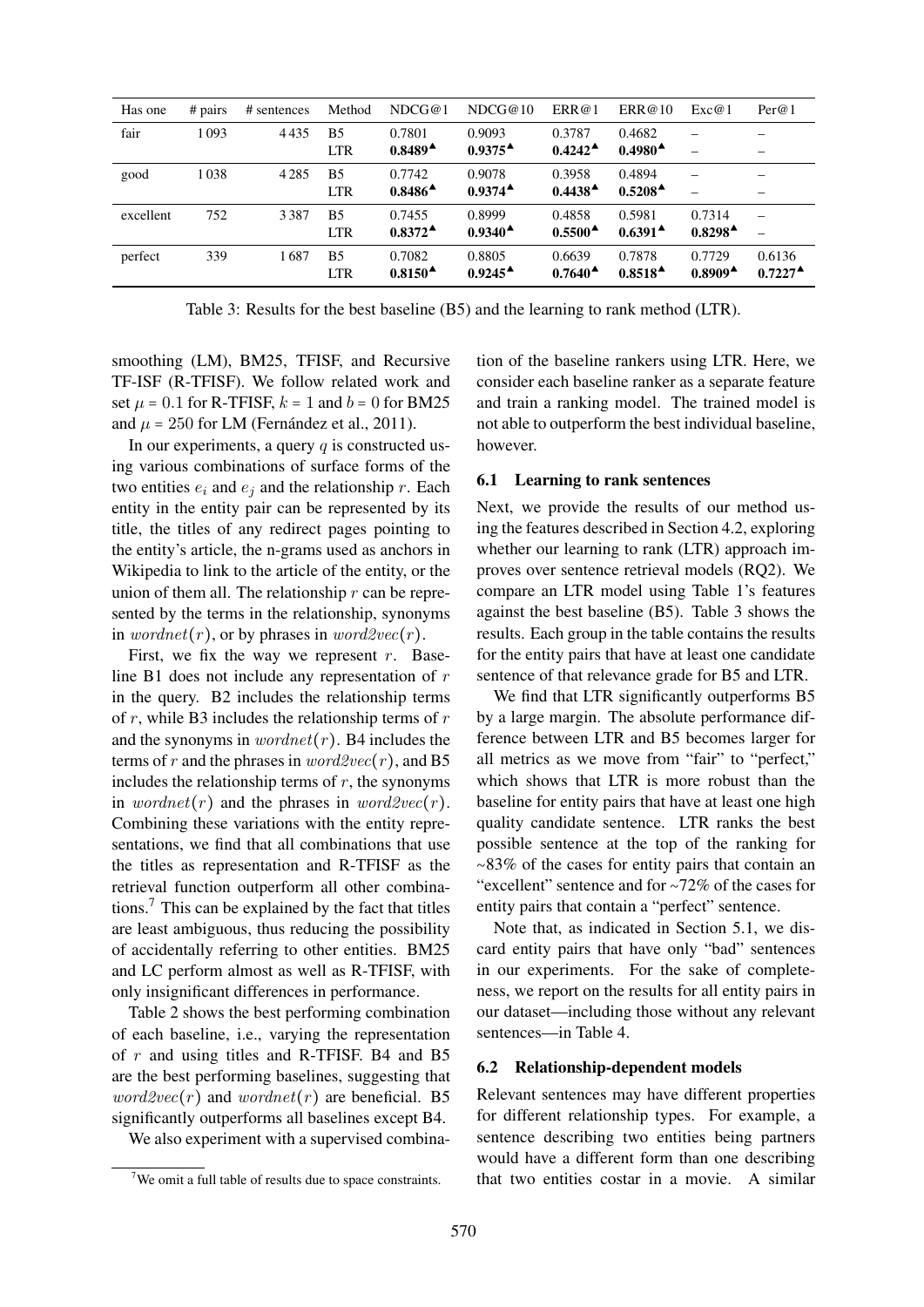|                          |       |         |     |                                           | Has one # pairs # sentences Method NDCG@1 NDCG@10 ERR@1 ERR@10 Exc@1 Per@1 |                                                                      |                                                      |
|--------------------------|-------|---------|-----|-------------------------------------------|----------------------------------------------------------------------------|----------------------------------------------------------------------|------------------------------------------------------|
| $\overline{\phantom{0}}$ | 1 476 | 5689 B5 | LTR | 0.5776<br>$0.6285^{\textstyle \triangle}$ | 0.6733<br>$0.6940^{\textstyle \bullet}$                                    | $0.2804$ $0.3467$ $-$<br>$0.3155^{\text{A}}$ $0.3694^{\text{A}}$ $-$ | $\overline{\phantom{0}}$<br>$\overline{\phantom{a}}$ |

Table 4: Results for the best baseline (B5) and the learning to rank method (LTR), using all entity pairs in the dataset, including those without any relevant sentences.

| Relationship                                                | # pairs | # sentences | NDCG@1 | NDCG@10 | ERR@1  | ERR@10 |
|-------------------------------------------------------------|---------|-------------|--------|---------|--------|--------|
| $(MovieAction, CoCasts With, MovieAction)$                  | 410     | 1403        | 0.8604 | 0.9436  | 0.3809 | 0.4546 |
| $\langle TvAction, CoCastsWith, TvAction \rangle$           | 210     | 626         | 0.8729 | 0.9482  | 0.3271 | 0.3845 |
| $\langle Movie Actor, IsDirectedBy, Movie Director \rangle$ |         |             |        |         |        |        |
| $\langle MovieDirectory, Directs, MovieAction \rangle$      | 112     | 492         | 0.8795 | 0.9396  | 0.4709 | 0.5261 |
| $\langle Person, isChildOf, Person \rangle$                 |         |             |        |         |        |        |
| $\langle Person, isParentOf, Person \rangle$                | 108     | 716         | 0.8428 | 0.9081  | 0.6395 | 0.7136 |
| $\langle Person, is PartnerOf, Person \rangle$              |         |             |        |         |        |        |
| $\langle Person, isSpouseOf, Person \rangle$                | 155     | 877         | 0.8623 | 0.9441  | 0.6153 | 0.6939 |
| (Athlete, PlaysSameSportTeamAs, Athlete)                    | 98      | 321         | 0.8787 | 0.9535  | 0.3350 | 0.3996 |
| Average results over all data                               | 1 0 9 3 | 4435        | 0.8661 | 0.9395  | 0.4615 | 0.5287 |
| $LTR$ (Table 3; fair)                                       |         |             | 0.8489 | 0.9375  | 0.4242 | 0.4980 |

Table 5: Results for relationship-dependent models. Similar relationships are grouped together.

idea was investigated in the context of QA for associating question and answer types (Yao et al., 2013). To answer (RQ3) we examine whether learning a relationship-dependent model improves over learning a single model for all types. We split our dataset per relationship type and train a model per type using 5-fold cross-validation within each. Table 5 shows the results.<sup>8</sup> Our method is robust across different relationships in terms of NDCG. However, we observe some variation in ERR as this metric is more sensitive to the distribution of relevant items than NDCG—the distribution over relevance grades varies per relationship type. For example, it is much more likely to find candidate sentences that have a high relevance grade for ⟨Person, isSpouseOf , Person⟩ than for ⟨Athlete, PlaysSameSportTeamAs, Athlete⟩ in our dataset. We plan to address this issue by exploring other corpora in the future.

The second-to-last row in Table 5 shows the averaged results over the different relationship types, which is a significant improvement over LTR at  $p < 0.01$  for all metrics. This method ranks the best possible sentence at the top of the ranking for ∼85% of the cases for entity pairs that contain an "excellent" sentence (∼2% absolute improvement over LTR) and for ∼75% of the cases for entity pairs that contain a "perfect" sentence (∼3% absolute improvement over LTR).

#### 6.3 Feature type analysis

Next, we analyze the impact of the feature types. Table 6 shows how performance varies when removing one feature type at a time from the full feature set. Relationship type features are the most important, although entity type features are important as well. This indicates that introducing features based on entities identified in the sentences and the relationship is beneficial for this task. Furthermore, the limited dependency on the source feature type indicates that our method might be able to generalize in other domains. Finally, text type features do contribute to retrieval effectiveness, although not significantly. Note that calculating the sentence features is straightforward, as none of our features requires heavy linguistic analysis.

| Features                                                                 | NDCG@1                                                                                                               | NDCG@10                                                                      | ERR@1                                | ERR@10                                          |
|--------------------------------------------------------------------------|----------------------------------------------------------------------------------------------------------------------|------------------------------------------------------------------------------|--------------------------------------|-------------------------------------------------|
| A11                                                                      | 0.8661                                                                                                               | 0.9395                                                                       | 0.4615                               | 0.5287                                          |
| $All\text{-}text$<br>$All \times source$<br>All\entity<br>$All$ relation | 0.8620<br>0.8598<br>$0.8421$ <sup><math>\triangledown</math></sup><br>$0.8183$ <sup><math>\triangledown</math></sup> | 0.9372<br>0.9372<br>$0.9282$ <sup><math>\triangledown</math></sup><br>0.9201 | 0.4606<br>0.4582<br>0.4497<br>0.4352 | 0.5274<br>0.5261<br>$0.5202^{\nabla}$<br>0.5112 |

Table 6: Results using relationship-dependent models, removing individual feature types.

#### 6.4 Error analysis

When looking at errors made by the system, we find that some are due to the fact that entity pairs might have more than one relationship (e.g., ac-

 $8$ We omit Exc@1 and Per@1 due to space constraints.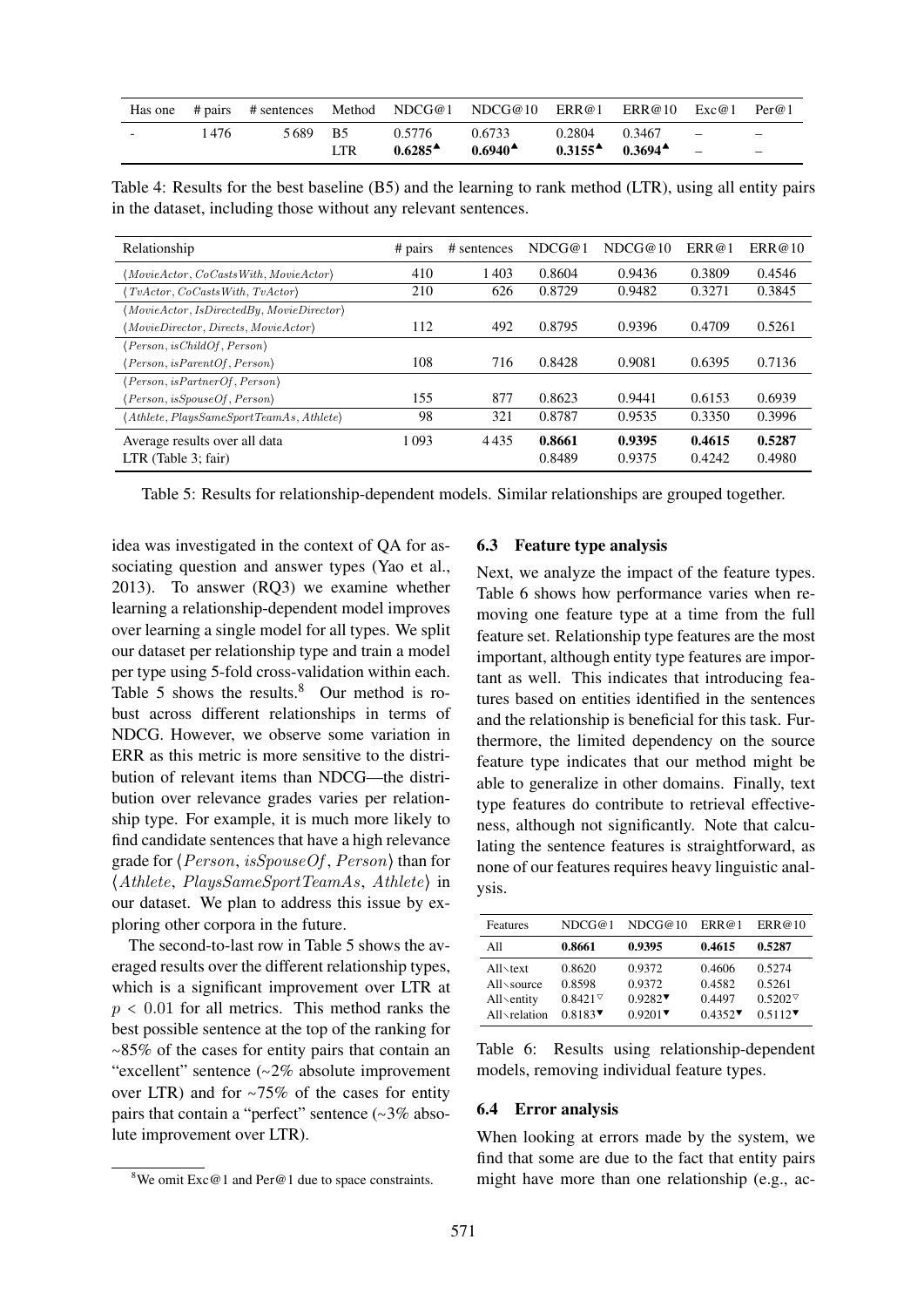tors that costar in movies also being partners) but the selected sentence covers only one of the relationships.<sup>9</sup> For example, Liza Minnelli is the daughter of Judy Garland, but they have also costarred in a movie, which is the relationship of interest. The model ranks the sentence "Liza Minnelli is the daughter of singer and actress Judy Garland..." at the top, while the most relevant sentence is: "Judy Garland performed at the London Palladium with her then 18-year-old daughter Liza Minnelli in November 1964."

Sentences that contain the relationship in which we are interested, but for which this cannot be directly inferred, are another source of error. Consider, for example, the following sentence, which explains director Christopher Nolan directed actor Christian Bale: "Jackman starred in the 2006 film The Prestige, directed by Christopher Nolan and costarring Christian Bale, Michael Caine, and Scarlett Johansson". Even though the sentence contains the relationship of interest, it focuses on actor Hugh Jackman. The sentence "In 2004, after completing filming for The Machinist, Bale won the coveted role of Batman and his alter ego Bruce Wayne in Christopher Nolan's Batman Begins. . . ", in contrast, refers to the two entities and the relationship of interest directly, resulting in a higher relevance grade. Our method, however, ranks the first sentence on top, as it contains more phrases that refer to the relationship.

### 7 Conclusions and Future Work

We have presented a method for explaining relationships between knowledge graph entities with human-readable descriptions. We first extract and enrich sentences that refer to an entity pair and then rank the sentences according to how well they describe the relationship. For ranking, we use learning to rank with a diverse set of features. Evaluation on a manually annotated dataset of "people" entities shows that our method significantly outperforms state-of-the-art sentence retrieval models for this task. Experimental results also show that using relationship-dependent models is beneficial.

In future work we aim to evaluate how our method performs on entities and relationships of any type and popularity, including tail entities and miscellaneous relationships. We also want to investigate moving beyond Wikipedia and extract candidate sentences from documents that are not related to the knowledge graph, such as web pages or news articles. Employing such documents also implies an investigation into more advanced coreference resolution methods.

Our analysis showed that sentences may cover different relationships between entities or different aspects of a single relationship—we aim to account for such cases in follow-up work. Furthermore, sentences may contain unnecessary information for explaining the relation of interest between two entities. Especially when we want to show the obtained results to end users, we may need to apply further processing of the sentences to improve their quality and readability. We would like to explore sentence compression techniques to address this. Finally, relationships between entities have an inherit temporal nature and we aim to explore ways to explain entity relationships and their changes over time.

## Acknowledgments

This research was partially supported by the European Community's Seventh Framework Programme (FP7/2007-2013) under grant agreement nr 312827 (VOX-Pol), the Netherlands Organisation for Scientific Research (NWO) under project nrs 727.011.005, 612.001.116, HOR-11-10, 640.006.013, 612.066.930, CI-14-25, SH-322-15, Amsterdam Data Science, the Dutch national program COMMIT, the ESF Research Network Program ELIAS, the Elite Network Shifts project funded by the Royal Dutch Academy of Sciences (KNAW), the Netherlands eScience Center under project nr 027.012.105, the Yahoo! Faculty Research and Engagement Program, the Microsoft Research PhD program, and the HPC Fund.

### **References**

- Arvind Agarwal, Hema Raghavan, Karthik Subbian, Prem Melville, Richard D. Lawrence, David C. Gondek, and James Fan. 2012. Learning to rank for robust question answering. In *Proceedings of the 21st ACM international conference on Information and knowledge management*, pages 833–842. ACM.
- James Allan, Courtney Wade, and Alvaro Bolivar. 2003. Retrieval and novelty detection at the sentence level. In *Proceedings of the 26th annual international ACM SIGIR conference on Research and*

 $9^9$ The annotators marked sentences that do not refer to the relationship of interest as "bad" but indicated whether they describe another relationship or not. We plan to account for such cases in future work.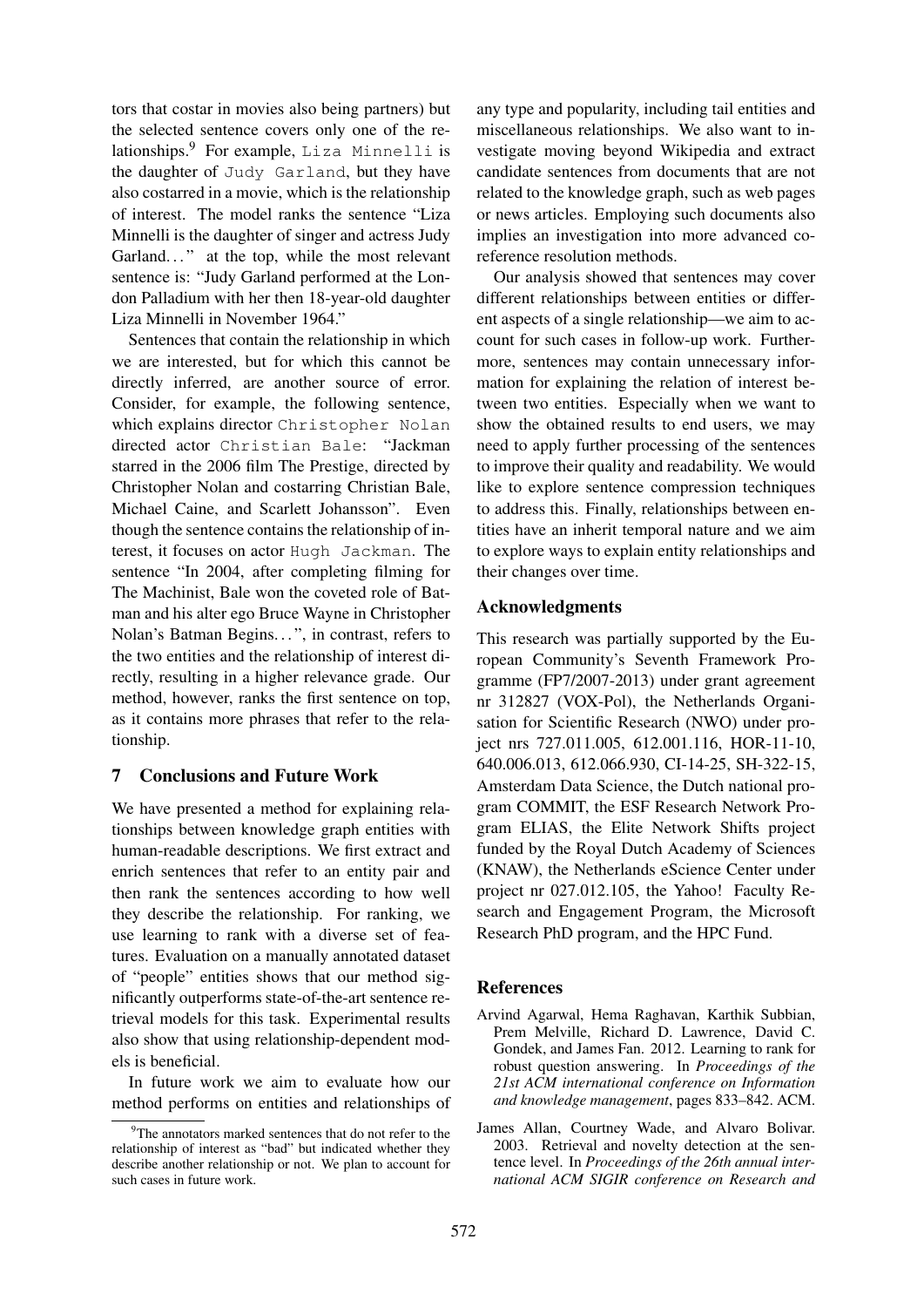*development in informaion retrieval*, pages 314– 321. ACM.

- Ricardo Baeza-Yates, Berthier Ribeiro-Neto, et al. 1999. *Modern information retrieval*, volume 463. ACM press New York.
- Roi Blanco and Hugo Zaragoza. 2010. Finding support sentences for entities. In *Proceedings of the 33rd international ACM SIGIR conference on Research and development in information retrieval*, pages 339–346. ACM.
- Roi Blanco, Berkant Barla Cambazoglu, Peter Mika, and Nicolas Torzec. 2013. Entity recommendations in web search. In *The Semantic Web–ISWC 2013*, pages 33–48. Springer.
- Leo Breiman. 2001. Random forests. *Mach. Learn.*, 45(1):5–32.
- Christopher J.C. Burges, Krysta Marie Svore, Paul N. Bennett, Andrzej Pastusiak, and Qiang Wu. 2011. Learning to rank using an ensemble of lambdagradient models. In *Yahoo! Learning to Rank Challenge*, pages 25–35.
- Olivier Chapelle, Donald Metzler, Ya Zhang, and Pierre Grinspan. 2009. Expected reciprocal rank for graded relevance. In *Proceedings of the 18th ACM conference on Information and knowledge management*, pages 621–630. ACM.
- Mark Craven, Dan DiPasquo, Dayne Freitag, Andrew McCallum, Tom Mitchell, Kamal Nigam, and Seán Slattery. 2000. Learning to construct knowledge bases from the world wide web. *Artificial Intelligence*, 118(1–2):69–113.
- Alen Doko, Maja Stula, and Darko Stipaničev. 2013. A recursive TF-ISF based sentence retrieval method with local context. *International Journal of Machine Learning and Computing*, 3(2):195–200.
- Xin Dong, Evgeniy Gabrilovich, Geremy Heitz, Wilko Horn, Ni Lao, Kevin Murphy, Thomas Strohmann, Shaohua Sun, and Wei Zhang. 2014. Knowledge vault: A web-scale approach to probabilistic knowledge fusion. In *Proceedings of the 20th ACM SIGKDD International Conference on Knowledge Discovery and Data Mining*, KDD '14, pages 601– 610. ACM.
- James Fan, Raphael Hoffman, Aditya Kalyanpur, Sebastian Riedel, Fabian Suchanek, and Pratim Partha Talukdar, 2012. *Proceedings of the Joint Workshop on Automatic Knowledge Base Construction and Web-scale Knowledge Extraction (AKBC-WEKEX)*, chapter Proceedings of the Joint Workshop on Automatic Knowledge Base Construction and Web-scale Knowledge Extraction (AKBC-WEKEX). Association for Computational Linguistics.
- Lujun Fang, Anish Das Sarma, Cong Yu, and Philip Bohannon. 2011. Rex: explaining relationships between entity pairs. *Proceedings of the VLDB Endowment*, 5(3):241–252.
- Ronald T Fernández, David E. Losada, and Leif Azzopardi. 2011. Extending the language modeling framework for sentence retrieval to include local context. *Information Retrieval*, 14(4):355–389.
- Lynette Hirschman and Robert Gaizauskas. 2001. Natural language question answering: the view from here. *Natural Language Engineering*, 7(04):275– 300.
- Kalervo Järvelin and Jaana Kekäläinen. 2002. Cumulated gain-based evaluation of IR techniques. *ACM Transactions on Information Systems (TOIS)*, 20(4):422–446.
- Gary Geunbae Lee, Jungyun Seo, Seungwoo Lee, Hanmin Jung, Bong-Hyun Cho, Changki Lee, Byung-Kwan Kwak, Jeongwon Cha, Dongseok Kim, JooHui An, et al. 2001. SiteQ: Engineering high performance QA system using lexico-semantic pattern matching and shallow NLP. In *TREC*.
- Heeyoung Lee, Yves Peirsman, Angel Chang, Nathanael Chambers, Mihai Surdeanu, and Dan Jurafsky. 2011. Stanford's multi-pass sieve coreference resolution system at the CoNLL-2011 shared task. In *Proceedings of the Fifteenth Conference on Computational Natural Language Learning: Shared Task*, pages 28–34. Association for Computational Linguistics.
- David E. Losada. 2008. A study of statistical query expansion strategies for sentence retrieval. In *Proceedings of the SIGIR 2008 Workshop on Focused Retrieval*, pages 37–44.
- Edgar Meij, Wouter Weerkamp, and Maarten de Rijke. 2012. Adding semantics to microblog posts. In *Proceedings of the fifth ACM international conference on Web search and data mining*, pages 563– 572. ACM.
- Tomas Mikolov, Ilya Sutskever, Kai Chen, Greg S. Corrado, and Jeff Dean. 2013. Distributed representations of words and phrases and their compositionality. In *Advances in Neural Information Processing Systems*, pages 3111–3119.
- David Milne and Ian H. Witten. 2008. Learning to link with Wikipedia. In *Proceedings of the 17th ACM conference on Information and knowledge management*, pages 509–518. ACM.
- Mike Mintz, Steven Bills, Rion Snow, and Dan Jurafsky. 2009. Distant supervision for relation extraction without labeled data. In *Proceedings of the Joint Conference of the 47th Annual Meeting of the ACL and the 4th International Joint Conference on Natural Language Processing of the AFNLP: Volume 2-Volume 2*, pages 1003–1011. Association for Computational Linguistics.
- Vanessa Murdock and W. Bruce Croft. 2005. A translation model for sentence retrieval. In *Proceedings of the conference on Human Language Technology*